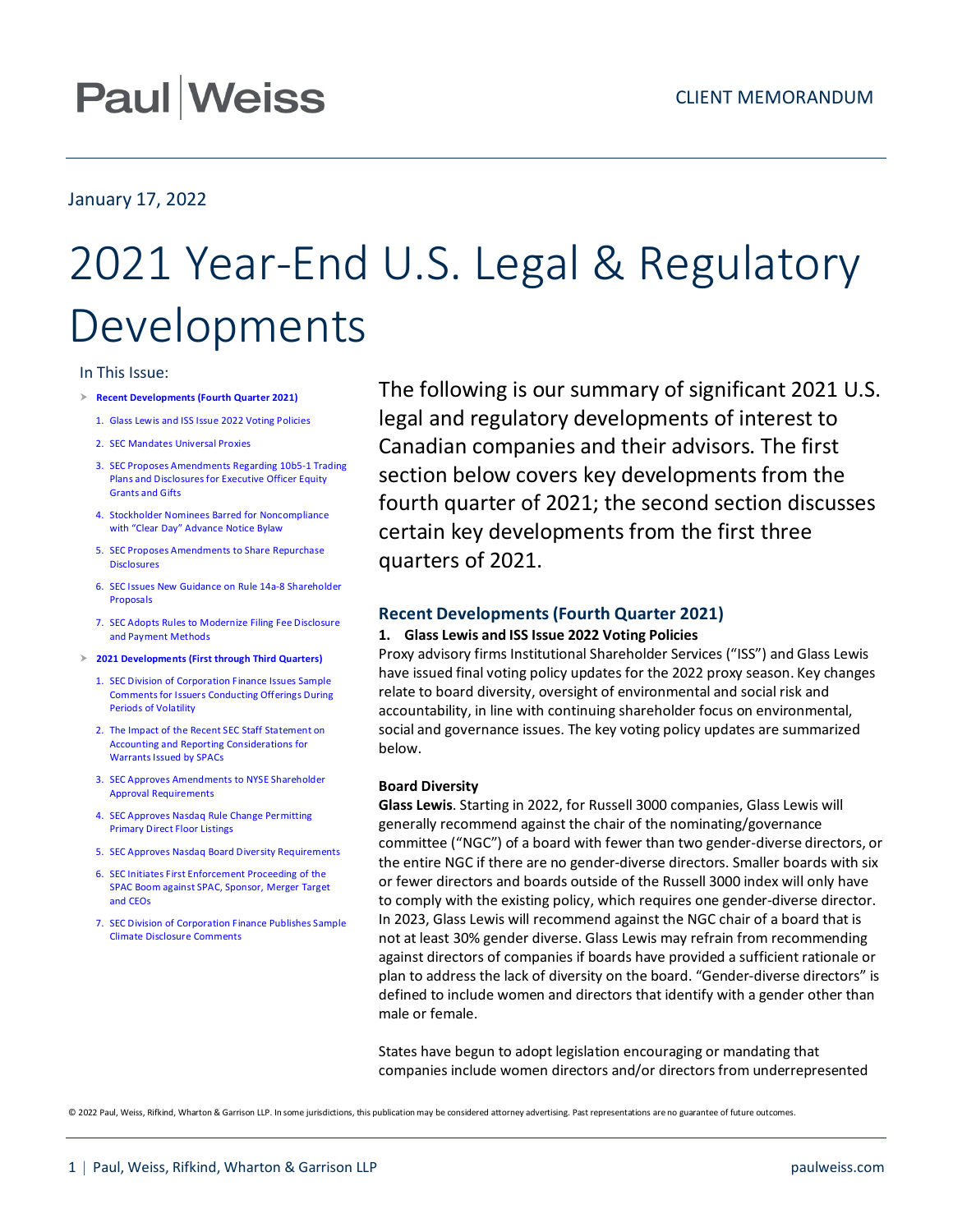communities on their boards. If a company does not comply with these types of mandated board composition requirements or does not provide adequate disclosure to make this determination, Glass Lewis will generally recommend voting against the NGC chair. Starting in 2023, Glass Lewis will recommend against the NGC chair at S&P 500 companies that do not provide any disclosure of racial/ethnic minority demographic information.

**ISS**. Starting February 1, 2023, the existing ISS policy to recommend against the nominating committee chair (or other directors on a case-by-case basis) for companies with no women on the board will be extended to all companies. As is currently the case, an exception will be made if there was a woman on the board at the prior annual meeting and the board makes a firm commitment to appoint at least one woman within a year. Starting in 2022, ISS will generally recommend against the chair of the nominating committee (or other directors on a case-by-case basis) at companies in the Russell 3000 and S&P 1500 indices that do not have at least one racially/ethnically diverse director.

## **ESG Initiatives**

**Glass Lewis**. Glass Lewis will note as a concern (for Russell 1000 companies), and generally recommend against the NGC chair (for S&P 500 companies), when boards do not provide adequate disclosure on board-level oversight of environmental and social issues. Glass Lewis states, however, that companies should determine the best structure for this oversight. Additionally, due to its belief that a board is in the best position to set company strategy and that shareholders may not be able to make informed decisions regarding a company's climate strategy due to having incomplete information, Glass Lewis will generally oppose shareholder proposals requesting that companies adopt a say-on-climate vote. If a company has such a vote, however, Glass Lewis will evaluate climate transition plans on a case-by-case basis.

**ISS**. For companies that are significant greenhouse gas ("GHG") emitters through their operations or value chains (i.e., those 167 companies currently identified as the Climate Action 100+ Focus Group), ISS has added a policy to recommend against the incumbent chair of the responsible committee (or other directors on a case-by-case basis) where ISS determines that the company is not taking the minimum steps needed to understand, assess and mitigate risks related to climate change to the company and the larger economy. ISS defines "minimum steps" as making detailed disclosures of climate-related risks and setting appropriate GHG emission reduction targets. ISS expressly notes that its expectations about what constitutes "minimum steps" will increase over time. ISS has also added policies on management and shareholder say-on-climate proposals, which ISS will evaluate case-by-case based on specified factors.

## **Voting Rights**

**Glass Lewis**. Glass Lewis will recommend against the chair of the NGC at companies with multi-class share structures and unequal voting rights when the company does not provide for a reasonable sunset (generally seven years or less) of the multiclass share structure. This builds upon Glass Lewis' existing policy of recommending against the board at newly public companies that adopted this type of structure without shareholder approval (in particular by unaffiliated shareholders) following the IPO or a reasonable sunset.

Where a special purpose acquisition company ("SPAC") target board adopts a multi-class share structure where voting rights are not aligned with economic interest or certain anti-takeover provisions (e.g., a poison pill or classified board), Glass Lewis will generally recommend against all members of the board who served at the time of the company becoming public. Exceptions to this policy include where the board (i) submits these provisions to a shareholder vote on an advisory basis at the meeting where shareholders voted on the business combination, (ii) committed to submit these provisions to a shareholder vote at the company's first shareholder meeting after the company becoming public or (iii) provided for a reasonable sunset of these provisions (generally three to five years in the case of a classified board or poison pill and seven years or less in the case of a multi-class structure).

**ISS**. In 2015, ISS adopted a voting policy to recommend against directors at newly public companies that had unequal voting rights without a reasonable, time-based sunset mechanism. Then existing public companies with unequal voting rights were not impacted by this policy. Starting February 1, 2023, however, ISS will extend the policy to all covered companies and will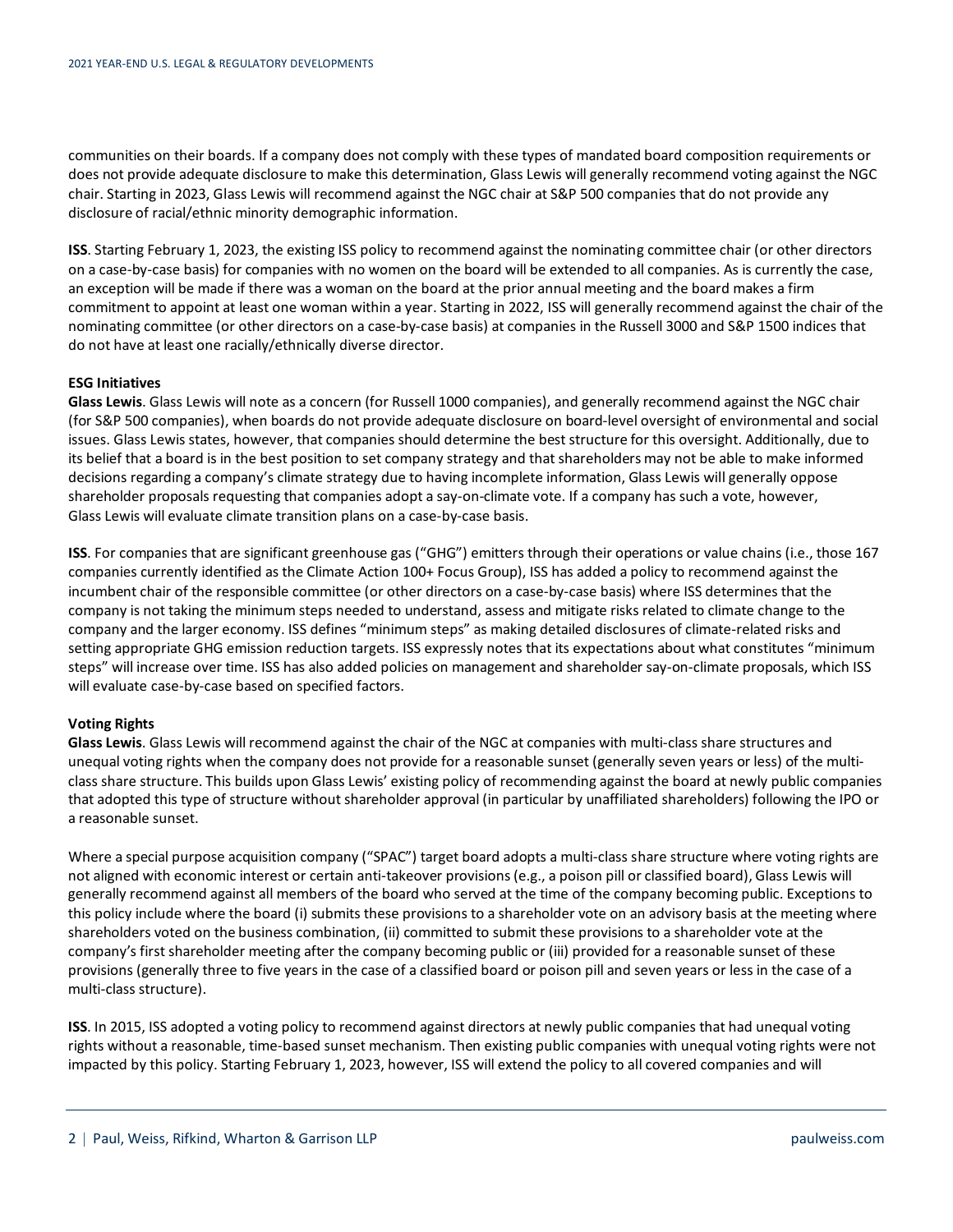recommend against one or more directors (except new nominees, who will be considered on a case-by-case basis) if the company has a common stock structure with unequal voting rights. ISS has clarified that these types of structures include high/low vote stock, classes of shares that are not entitled to vote on all the same ballot items or nominees and stock with timephased voting rights. Exceptions will be made for (i) newly public companies with a sunset provision of no more than seven years from the date of the IPO, (ii) limited partnerships and the operating partnership units of real estate investment trusts ("REITs"), (iii) situations where the unequal voting rights are considered de minimis or (iv) companies providing sufficient protections for minority shareholders, such as allowing minority shareholders a regular binding vote on whether the capital structure should be maintained. ISS has clarified that "newly public companies" also includes companies going public in a de-SPAC transaction.

For the full text of our memorandum on Glass Lewis' voting policies, please see:

**[https://www.paulweiss.com/media/3981559/glass\\_lewis\\_issues\\_2022\\_voting\\_policies.pdf](https://www.paulweiss.com/media/3981559/glass_lewis_issues_2022_voting_policies.pdf)** 

For the full text of our memorandum on ISS' 2022 voting policies, please see:

[https://www.paulweiss.com/media/3981598/iss\\_issues\\_final\\_policy\\_updates\\_for\\_2022\\_proxy\\_season.pdf](https://www.paulweiss.com/media/3981598/iss_issues_final_policy_updates_for_2022_proxy_season.pdf)

For Glass Lewis' United States 2022 policy guidelines, please see:

 [https://www.glasslewis.com/wp-content/uploads/2021/11/US-Voting-Guidelines-US-GL-2022.pdf?hsCtaTracking=257fcf1c](https://www.glasslewis.com/wp-content/uploads/2021/11/US-Voting-Guidelines-US-GL-2022.pdf?hsCtaTracking=257fcf1c-f11e-4835-81a3-d13fbc7b1f4c%7C1dad2378-213f-45f6-8509-788274627609)[f11e-4835-81a3-d13fbc7b1f4c%7C1dad2378-213f-45f6-8509-788274627609](https://www.glasslewis.com/wp-content/uploads/2021/11/US-Voting-Guidelines-US-GL-2022.pdf?hsCtaTracking=257fcf1c-f11e-4835-81a3-d13fbc7b1f4c%7C1dad2378-213f-45f6-8509-788274627609)

For ISS' 2022 policy guidelines, please see:

<https://www.issgovernance.com/file/policy/latest/americas/US-Voting-Guidelines.pdf>

## <span id="page-2-0"></span>**2. SEC Mandates Universal Proxies**

On November 17, 2021, the U.S. Securities and Exchange Commission ("SEC") adopted final rules requiring both companies and dissidents to use universal proxy cards that must include all director nominees in contested director elections. As a result of these changes, which will become effective after August 31, 2022, shareholders will be able to choose from all candidates, whether nominated by the company or dissidents, even when voting by proxy. These changes are a significant departure from current practice, where proxies are granted in favor of either the company's full slate or the dissident's full slate. Because these changes will make it easier for shareholders to "pick and choose" from all nominees, split-ticket results may become more common, which is likely to be materially beneficial to activists and other dissidents.

As summarized below, these new rules impose formatting and substantive requirements on the universal proxy card and notice and other procedures and deadlines to provide for consistency in timing and information sharing between the company and the dissident. The SEC also adopted amendments to the form of proxy and proxy statement disclosure requirements applicable to all director elections, primarily to clarify the availability and impact of various voting options. Investment companies and business development companies are exempt from the new universal proxy rules. Funds are also exempt at the moment; the SEC noted that further consideration is necessary before determining whether the universal proxy rules should apply to some or all funds.

## **Notice and Filing Procedures and Deadlines**

The new Rule 14a-19 sets several notice and filing deadlines for companies and dissidents:

Sixty days before the anniversary of the prior year's annual meeting, the dissident must notify the company of its intent to solicit proxies in support of its nominees. This deadline must be disclosed in the company's proxy statement. The dissident is not required to file the notice with the SEC or otherwise make the notice publicly available.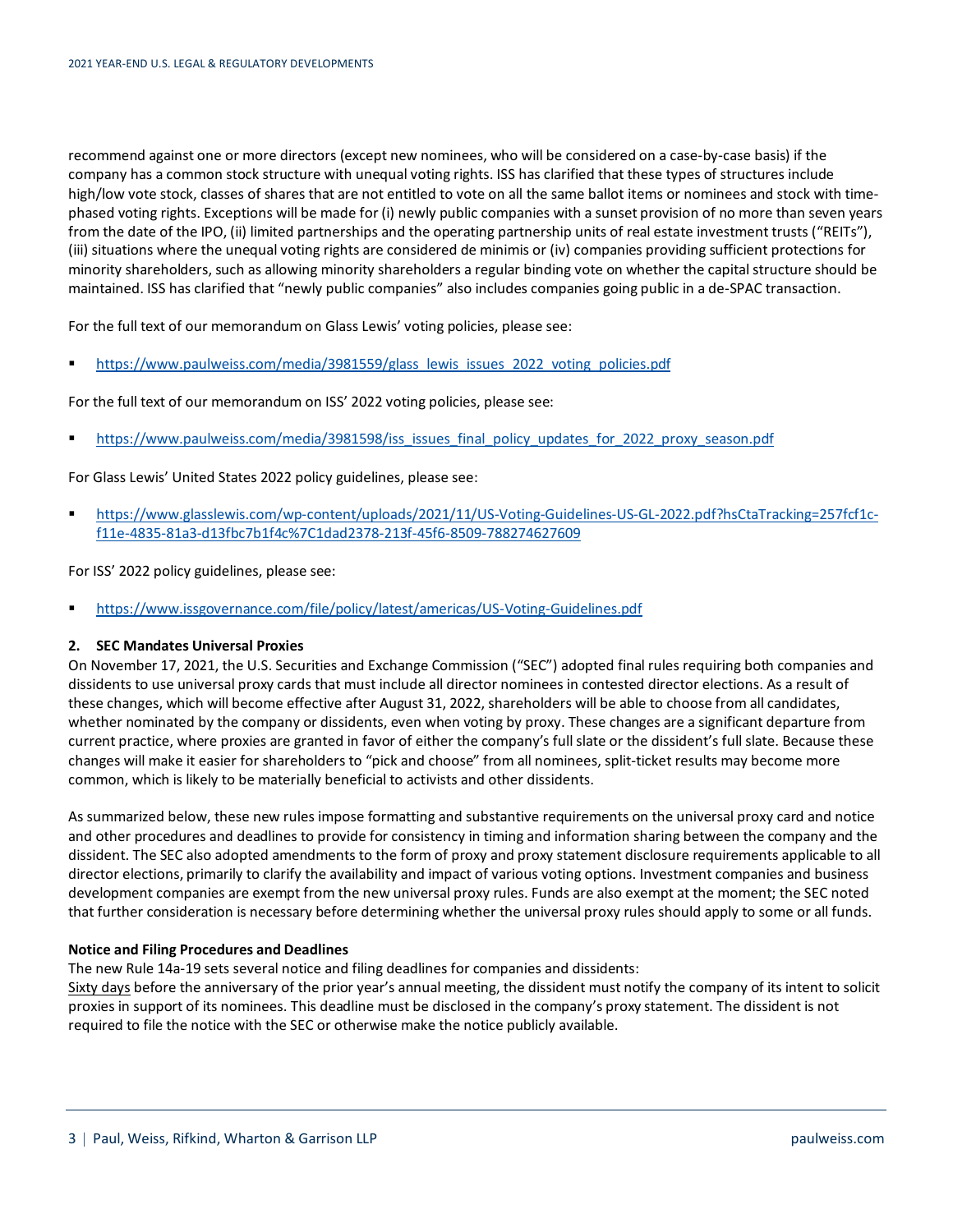Fifty days before the anniversary of the prior year's annual meeting, the company must notify the dissident of the names of all company nominees (unless already disclosed in a proxy statement). The company is also required to notify the dissident promptly of any changes to its nominee names.

Twenty-five days before the annual meeting or five calendar days after the company files its definitive proxy statement, whichever is later, the dissident must file its definitive proxy statement. If the dissident fails to file a definitive proxy statement on time, the company may disseminate a new, non-universal proxy card that only includes the names of the company's nominees.

## **Universal Proxy Card Requirements**

The company and the dissident will each have the flexibility to design and disseminate their own universal proxy cards. However, Rule 14a-19 provides that, among other requirements, each universal proxy card must set forth the names of all duly nominated director candidates, provide a means for shareholders to grant authority to vote for the nominees and clearly distinguish among registrant nominees, dissident nominees and any proxy access nominees. If both the company and the dissident have presented a full slate of nominees and there are no proxy access nominees, the universal proxy card may allow shareholders to vote for the entire dissident or company slate as a group. In these circumstances, the universal proxy card must also allow shareholders to vote against or withhold the vote from such a group. Where state law provides for and gives effect to votes against nominees, the form of proxy must include the option to vote against nominees (in lieu of the option to withhold authority to vote) and the option to abstain.

#### **Nominee Consent and Information Requirements**

Under revised Rule 14a-4, the bona fide nominee rule is expanded to include any nominee that has consented to being named in any proxy statement for the next shareholder meeting for director elections (instead of being limited to consenting to being named in the proxy statement of the party making their nomination). Each party must refer shareholders to the other party's proxy statement for information about that other party's nominees, and include disclosure that shareholders can access that proxy statement free of charge on the SEC's website. A company must also include disclosure in its proxy statement advising shareholders how it will treat proxy authority granted in favor of the other party's nominees if the other party abandons its solicitation or fails to comply with the proxy rules (including if a dissident fails to solicit the required percentage of shareholders). If a dissident fails to comply with these rules, the dissident will be prohibited from using the universal proxy rules and continuing to solicit proxies.

#### **Minimum Dissident Solicitation Requirement**

The dissident must solicit shareholders representing at least 67% of the voting power of shares entitled to vote in the election of directors (an increase from the majority originally proposed). Failure to meet this solicitation threshold would expose the dissident to liability for violating the proxy rules. Additionally, the dissident would also be exposed to liability under Rule 14a-9 if its statements in the proxy statement/form of proxy regarding its intention to meet this solicitation threshold were false. The SEC's adopting release makes clear that the dissident may solicit shareholders under the "notice and access" method of mailing a notice of internet availability and posting the proxy materials to a website, which is less costly than mailing a full proxy statement to shareholders.

For the full text of our memorandum, please see:

[https://www.paulweiss.com/media/3981565/sec\\_mandates\\_universal\\_proxies.pdf](https://www.paulweiss.com/media/3981565/sec_mandates_universal_proxies.pdf)

For the SEC's final rules, please see:

<https://www.sec.gov/rules/final/2021/34-93596.pdf>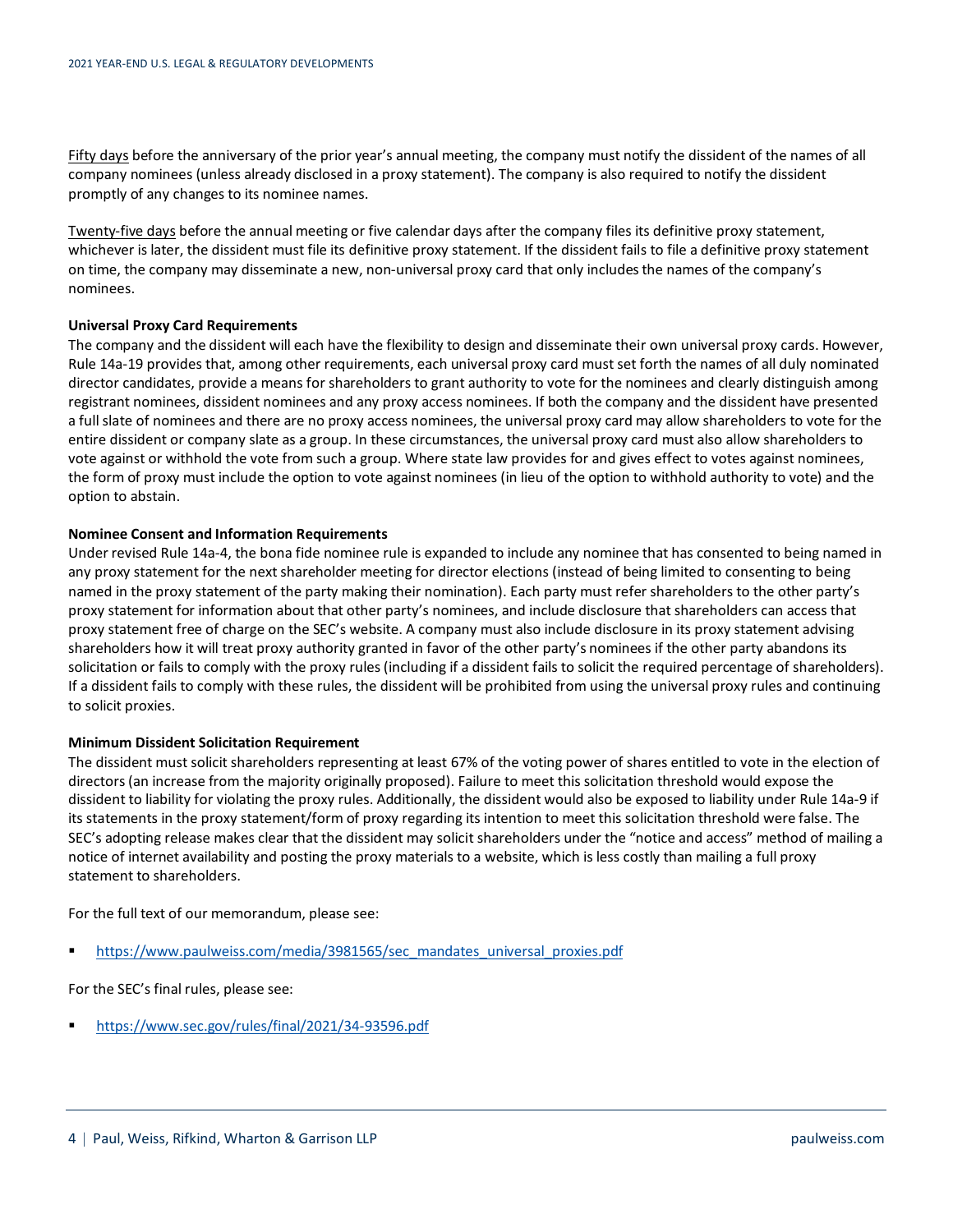<span id="page-4-0"></span>**3. SEC Proposes Amendments Regarding 10b5-1 Trading Plans and Disclosures for Executive Officer Equity Grants and Gifts** On December 15, 2021, the SEC proposed amendments to Rule 10b5-1, which provides an affirmative defense to insider trading liability under Rule 10b-5. To be eligible for the defense, the trading person must show that a trade is made pursuant to a contract, instruction or plan (a "10b5-1 plan"), which was entered into at a time when the person was not in possession of material nonpublic information, and that specifies the amount of securities to be sold and the pricing and timing parameters of such sales, and over which the person does not exercise any subsequent influence. These proposed amendments impose mandatory cooling-off periods, eliminate the use of multiple or overlapping 10b5-1 plans, and require significantly more disclosures regarding trading by issuers and insiders (under 10b5-1 plans and otherwise). If the measures are adopted as proposed without any transition provisions, companies and plan participants will want to consider the eligibility of existing 10b5- 1 plans for the affirmative defense under Rule 10b5-1(c). The SEC's comment period on the proposal will close 45 days after it is published in the *Federal Register*. It is currently unclear how these proposed changes would affect Canadian issuers utilizing the Multijurisdictional Disclosure System that file annual reports on Form 40-F.

Under the proposed amendments:

- 10b5-1 plans by directors and officers required to file reports under Section 16 of the Securities Exchange Act of 1934 (the "Exchange Act") would require a mandatory 120-day cooling-off period between the adoption of a plan and the first trade thereunder, and after any modifications to an existing plan;
- 10b5-1 plans by issuers would require a mandatory 30-day cooling-off period between the adoption of a plan and the first trade thereunder, and after any modifications to an existing plan;
- the Rule 10b5-1(c) affirmative defense would not be available for multiple or overlapping trading plans, and its availability for single-trade plans would be limited to just one single-trade plan in any 12-month period;
- when adopting a 10b5-1 plan, officers and directors would be required to certify to the issuer that they are not aware of any material nonpublic information, and they are adopting the plan in good faith and not as part of a scheme to evade the insider trading laws, and to retain such certification for a period of 10 years;
- issuers would be required to disclose information regarding the adoption and termination of 10b5-1 trading plans and other trading plans, by the issuer and its officers and directors on their Form 10-Q and Form 10-K filings;
- issuers would be required to disclose whether they have adopted an insider trading policy and to describe such policy on their Form 10-K filings and proxy and information statements on Schedules 14A and 14C. A similar requirement with respect to disclosure of policies and procedures would extend to foreign private issuers that file annual reports on Form 20-F;
- issuers would be required to provide new annual quantitative disclosures regarding equity award grants made within 14 days before or after the issuer's disclosure of material nonpublic information (including earnings releases);
- Section 16 filers would be required to indicate, by ticking a box on either Form 4 or 5, whether reported transactions are being made pursuant to a 10b5-1 plan, and provide additional relevant disclosures about the transaction; and
- gifts by insiders would need to be disclosed within two (2) business days on Form 4 (instead of on a Form 5 due 45 days after the company's year-end).

For the full text of our memorandum, please see:

**[https://www.paulweiss.com/media/3981641/sec\\_proposes\\_amendments\\_regarding\\_10b5\\_1\\_trading\\_plans\\_and\\_disclosur](https://www.paulweiss.com/media/3981641/sec_proposes_amendments_regarding_10b5_1_trading_plans_and_disclosures_for_executive_officer_equity_grants_and_gifts.pdf)\_** es for executive officer equity grants and gifts.pdf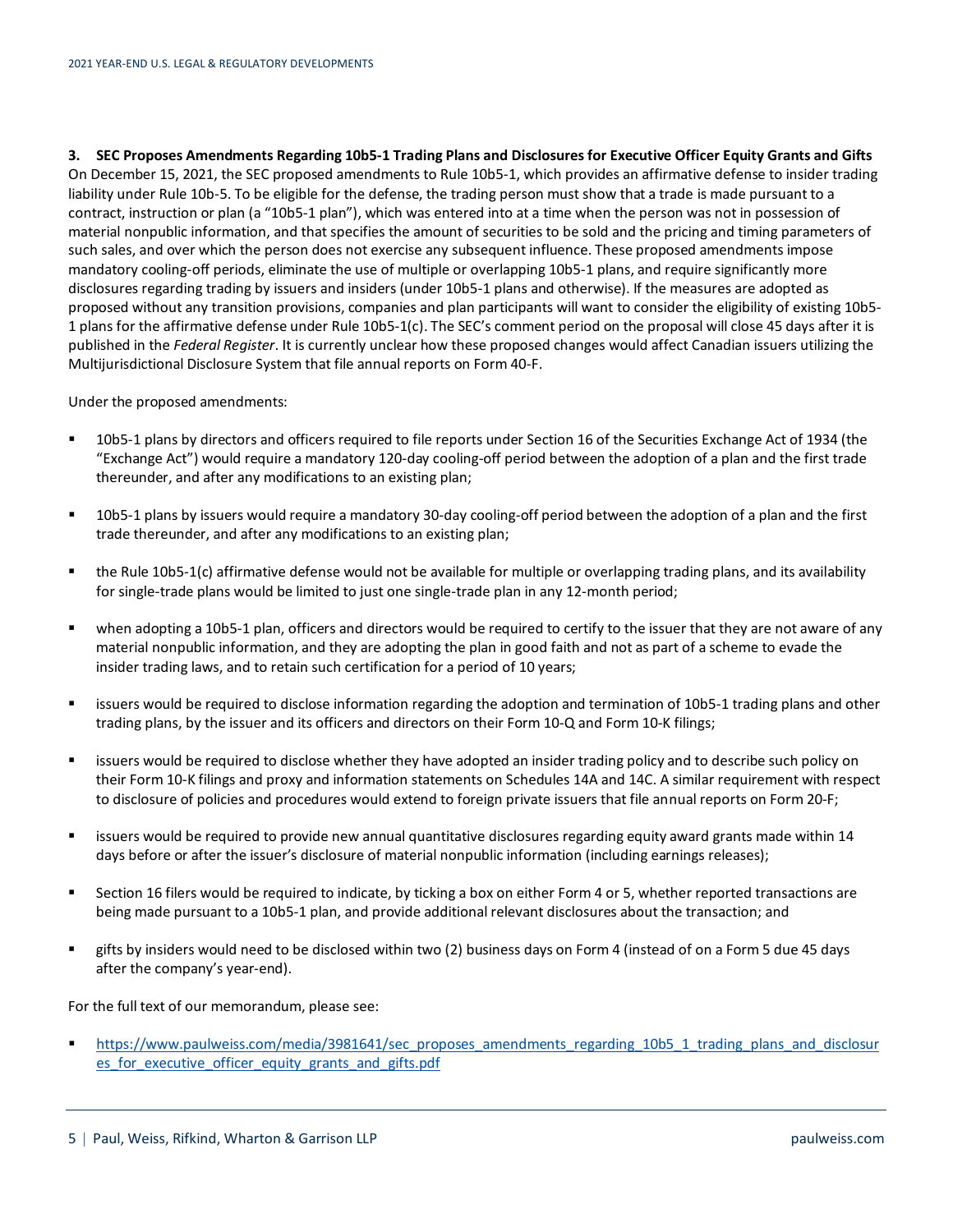For the SEC proposed amendments, please see:

<https://www.sec.gov/rules/proposed/2022/33-11013.pdf>

## <span id="page-5-0"></span>**4. Stockholder Nominees Barred for Noncompliance with "Clear Day" Advance Notice Bylaw**

In *Rosenbaum* v*. CytoDyn Inc*. ("*Rosenbaum*"), the Delaware Court of Chancery upheld a board's decision to exclude stockholder nominees from being considered at CytoDyn Inc.'s ("CytoDyn") annual meeting because the stockholders' notice failed to include information required by the company's advance notice bylaw.

Plaintiff stockholders of CytoDyn provided advance notice of their nominations to CytoDyn's board the day before the advance notice deadline in CytoDyn's "commonplace" advance notice bylaw. One month after the deadline, the board sent a deficiency letter to the plaintiffs regarding the disclosures in their nomination notice. Plaintiffs attempted to address the deficiencies shortly after their receipt of the deficiency letter, but well after the advance notice deadline. Upon the continued rejection of their nominations by the CytoDyn board, the plaintiffs filed suit in the Court of Chancery. The court found that the board had not engaged in any manipulative or inequitable conduct in rejecting the nominees. Even though the board waited almost one month before notifying the stockholders of the deficiencies in their nomination notice, the court emphasized that the notice was deficient, that the stockholders had not submitted their notice until close to the deadline, which left no time to fix the deficiencies, and that, in any event, the bylaw did not require the board to engage in an iterative process with stockholders to fix deficiencies.

Key takeaways from the court's opinion include the following:

- Delaware courts continue to give deference to a board's adoption of an advance notice bylaw where the bylaw was adopted on a "clear day" and where its terms are not "overtly unreasonable." In *Rosenbaum*, the plaintiffs "wisely" did not challenge, and the court did not review, the CytoDyn board's adoption of the advance notice bylaw. The bylaw was not adopted in response to any corporate threat and had terms the court characterized as "commonplace." Thus, the *Rosenbaum* opinion does not change Delaware courts' approach to the review of similarly adopted advance notice bylaws. As such, companies thinking of enhancing their advance notice bylaws would be better served to do so on a "clear day," rather than waiting until there is a precipitating event.
- Stockholders can obtain equitable relief if they can demonstrate "compelling circumstances" that the board's enforcement of the bylaw is inequitable under *Schnell* v. *Chris-Craft Indus., Inc.* The court rejected plaintiffs' argument that enhanced scrutiny applied because there was no evidence of "manipulative conduct" by the board. The court did not, however, automatically apply the business judgment rule, instead invoking *Schnell* v. *Chris-Craft Indus., Inc.* and observing that equitable relief might be appropriate if the plaintiffs could show that an advance notice bylaw denied stockholders a fair opportunity to nominate director candidates. Here, however, the court found no such compelling circumstances. The nomination notice was deficient on at least two disclosures required by the advance notice bylaws. Further, the board's one-month delay in responding to the nomination notice was not inequitable because the stockholders chose to submit the notice on the eve of an unambiguous deadline with the full understanding that the bylaws did not provide stockholders an opportunity to cure deficiencies later.
- *Delaware courts' review of advance notice bylaws depends on the specific circumstances before the court.* In upholding the board's decision, the court emphasized that the particular bylaw at issue, unlike many advance notice bylaws, did not set forth a procedure to cure deficiencies beyond the deadline. The court observed in dicta that even without an express cure period in the bylaw, it would have been harder for the board to justify silence if the nomination notice had been made with ample time before the deadline to correct deficiencies.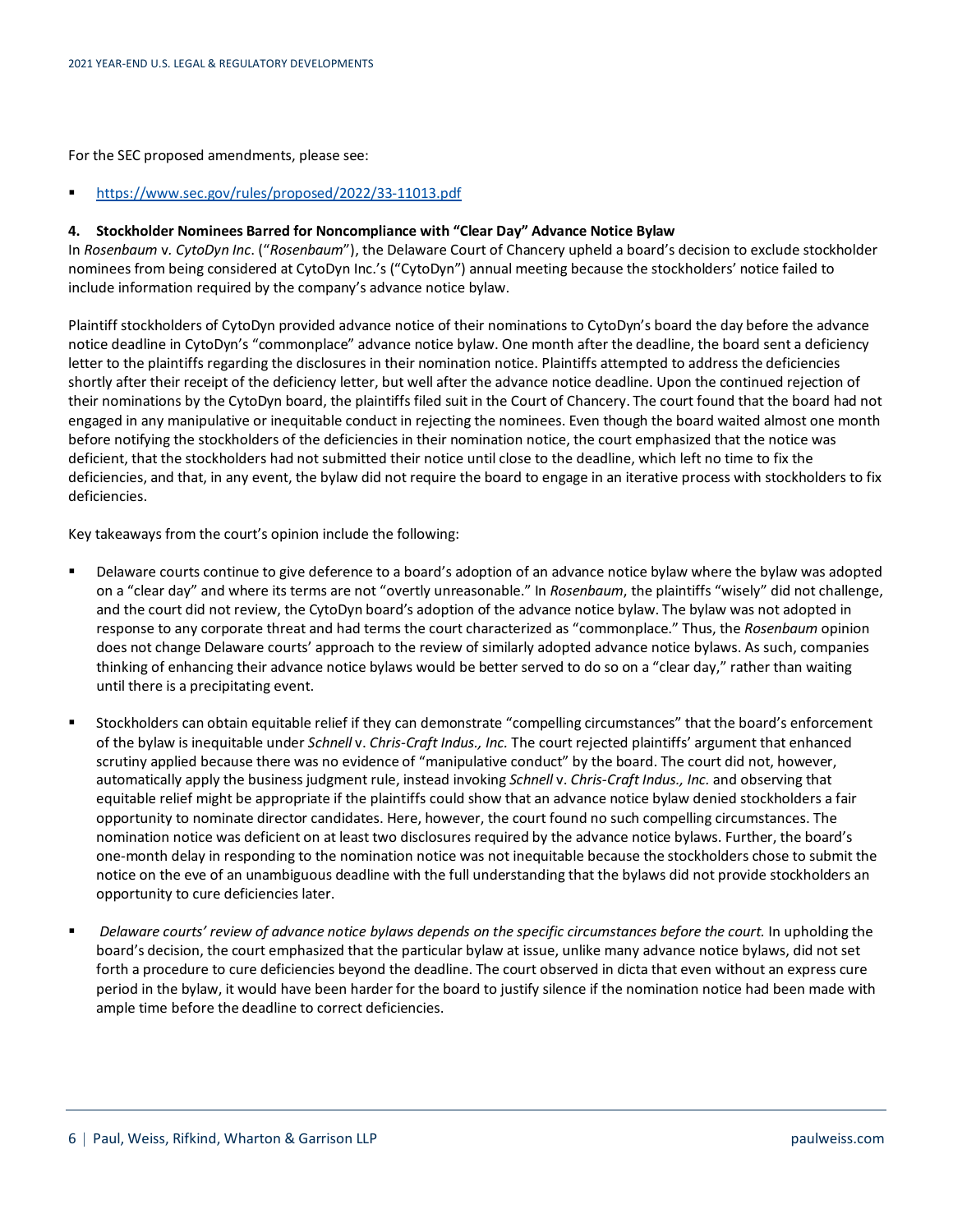For the full text of our memorandum, please see:

[https://www.paulweiss.com/media/3981478/stockholder\\_nominees\\_barred\\_for\\_noncompliance\\_with\\_clear](https://www.paulweiss.com/media/3981478/stockholder_nominees_barred_for_noncompliance_with_clear-day_advance_notice_bylaw.pdf)[day\\_advance\\_notice\\_bylaw.pdf](https://www.paulweiss.com/media/3981478/stockholder_nominees_barred_for_noncompliance_with_clear-day_advance_notice_bylaw.pdf)

For the Delaware Court of Chancery's opinion in *Rosenbaum* v*. CytoDyn Inc*., please see:

<https://courts.delaware.gov/Opinions/Download.aspx?id=325470>

## <span id="page-6-0"></span>**5. SEC Proposes Amendments to Share Repurchase Disclosures**

On December 15, 2021, the SEC proposed amendments to improve the "quality, relevance and timeliness" of issuer share repurchase disclosures. These amendments would require daily disclosures by issuers, including foreign private issuers, of share repurchases(currently issuers are required to disclose information about repurchases on a quarterly basis), within one (1) business day of the repurchase, on a new Form SR that would be furnished to the SEC, with greater detail about the structure of the issuer repurchase program to be provided quarterly.

The SEC has proposed a new Form SR, which would require issuers to furnish daily reports of any purchases by or on behalf of the issuer or any affiliated purchaser. Issuers would be required to furnish the Form SR to the SEC, via EDGAR, on the business day following any purchase.

In the Form SR, issuers would be required to disclose the class and number of shares (or units) purchased, including all issuer repurchases whether or not made pursuant to publicly announced plans or programs, the average price paid per security, and the aggregate total number of securities purchased on the open market in reliance on the Rule 10b-18 safe harbor and/or pursuant to a Rule 10b5-1 plan.

Under the proposal, Item 703 of Regulation S-K would be amended to require additional disclosure regarding: the objective or rationale for the issuer's share repurchases and process or criteria used to determine the amount of repurchases; any policies and procedures relating to purchases and sales of the issuer's securities by its officers and directors during a repurchase program; whether the issuer made its repurchases pursuant to a Rule 10b5-1 plan; whether purchases were made in reliance on the Rule 10b-18 nonexclusive safe harbor; and whether any "Section 16" officers or directors purchased or sold the shares (or units) that are the subject of the repurchase program within ten (10) business days before or after the announcement of the program.

For the full text of our memorandum, please see:

[https://www.paulweiss.com/media/3981630/sec\\_proposes\\_amendments\\_to\\_share\\_repurchase\\_disclosures.pdf](https://www.paulweiss.com/media/3981630/sec_proposes_amendments_to_share_repurchase_disclosures.pdf)

For the SEC proposed amendments, please see:

<https://www.sec.gov/rules/proposed/2021/34-93783.pdf>

## <span id="page-6-1"></span>**6. SEC Issues New Guidance on Rule 14a-8 Shareholder Proposals**

On November 3, 2021, the SEC Division of Corporation Finance issued Staff Legal Bulletin 14L ("SLB 14L"), regarding shareholder proposals under Rule 14a-8 under the Exchange Act. SLB 14L rescinds prior Staff Legal Bulletins 14I, 14J and 14K, noting that many proposals that raise significant social or environmental issues that would have previously been excludable on ordinary business and economic relevance grounds will no longer be excludable. We expect that this policy reversal will significantly increase the number of ESG proposals included in 2022 proxy statements. In the 2021 proxy season, 38 ESG proposals were successfully excluded from proxy statements on the basis of the ordinary business and economic relevance exceptions.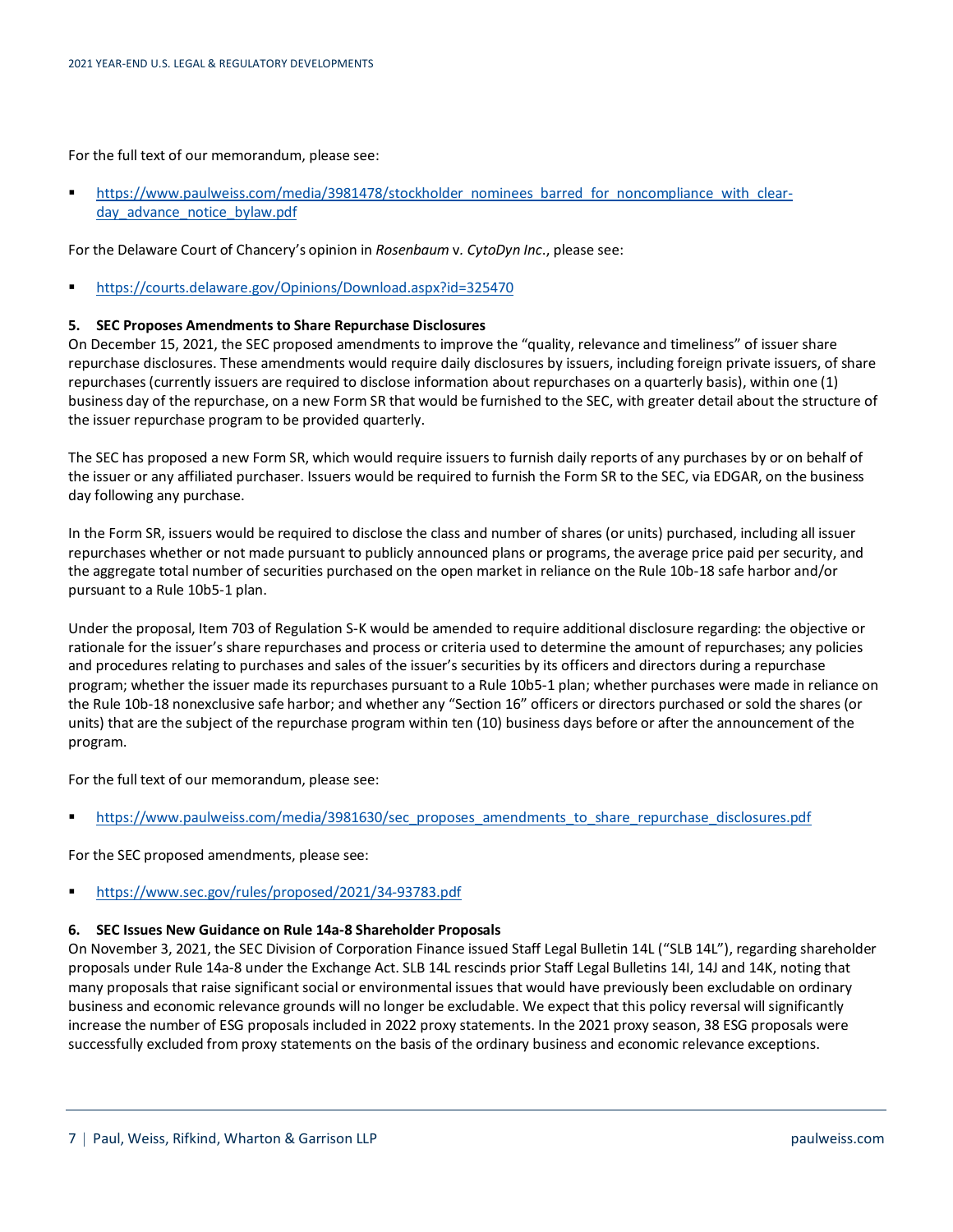#### **Rule 14a-8 Exemptions**

Under Rule 14a-8(i)(7), shareholder proposals may be excluded if they deal with "a matter relating to the company's ordinary business operations." Under this rule, companies have historically been permitted to exclude shareholder proposals that raise significant social policy issues but are not significant to the particular company. SLB 14L reverses this position: the Staff instead noted that proposals will not be excludable under the ordinary business exemption when they raise "issues with a broad societal impact, such that they transcend the ordinary business of the company." SLB 14L specifically notes that certain proposals raising human capital management issues with a broad social impact (such as those related to employment discrimination) may no longer be excludable under the ordinary business exception. Similarly, SLB 14L reverses prior guidance, noting that shareholder proposals that raise issues of broad social or ethical concern related to the company's business will no longer be excludable under the economic relevance exception under Rule 14a-8(i)(5).

Additionally, in SLB 14L, the Staff states that it will return to a more measured approach to the concept of micromanagement. As a result, details and timelines will no longer per se constitute grounds to exclude shareholder proposals. The Staff will focus instead on the specificity of the proposal and the degree to which it might inappropriately limit board or management discretion. When assessing whether a matter is "too complex" for shareholders, the Staff states that it will consider the sophistication of investors, availability of data and public discussion and analysis on the topic. Where there are well-established national or international frameworks relating to disclosure, target-setting and timeframes, the topic is unlikely to be considered "too complex" for shareholders. Under this guidance, shareholder proposals requesting companies to adopt timeframes or targets to address climate change will unlikely be excludable as micromanagement so long as the proposals afford discretion to management as to how to achieve such goals.

#### **Graphics, Ownership and Email**

SLB 14L republishes that portion of Staff Legal Bulletin 14I stating that graphics and images may be excludable under Rule 14a-8(i)(3) if they would make a proposal materially false or misleading or inherently vague, would directly or indirectly impugn character, integrity or personal reputation or are irrelevant to a consideration of the subject matter of the proposal. Any text or words in the graphic or image would count towards the 500‑word limit.

SLB 14L republishes that portion of Staff Legal Bulletin 14K and reiterates that the sample language proposed by the SEC to be used by brokers for proof of ownership is not mandatory and that deviations from this form are not grounds for exclusion, so long as the ownership requirements are demonstrated to be met. SLB 14L also clarifies that brokers do not need to calculate the share valuation and emphasizes that companies should identify specific defects in the proof of ownership letter to the proponent even when the company has already sent a deficiency notice prior to receiving the proof of ownership.

The Staff also provides guidance in SLB 14L on the use of email to communicate regarding shareholder proposals. Senders should ensure that they can prove delivery of their email (the burden of proof of timely delivery will rest on the sender), and can do so by requesting a reply email acknowledging receipt or by using email read receipts. The Staff further encourages companies and shareholder proponents to acknowledge receipt of emails when requested.

For the full text of our memorandum, please see:

[https://www.paulweiss.com/media/3981521/sec\\_issues\\_new\\_guidance\\_on\\_rule\\_14a\\_8\\_shareholder\\_proposals.pdf](https://www.paulweiss.com/media/3981521/sec_issues_new_guidance_on_rule_14a_8_shareholder_proposals.pdf)

For the SEC Staff Legal Bulletin, please see:

<https://www.sec.gov/corpfin/staff-legal-bulletin-14l-shareholder-proposals>

#### <span id="page-7-0"></span>**7. SEC Adopts Rules to Modernize Filing Fee Disclosure and Payment Methods**

The SEC has adopted final rules modernizing filing fee disclosures and payment methods. Under the final rules, filing fee disclosures will be contained in a filing fee exhibit (as opposed to the cover page and submission header where they are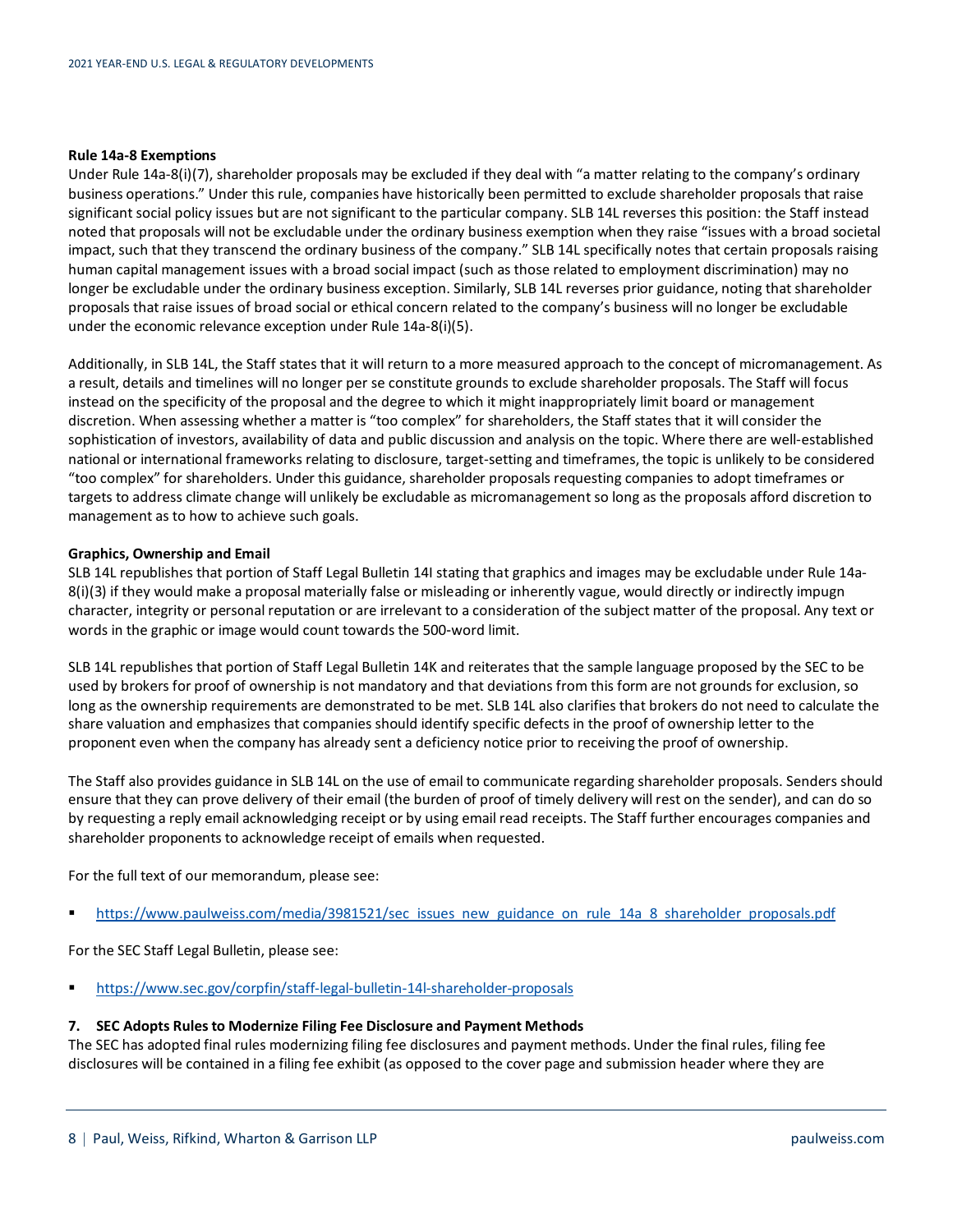currently disclosed). Additionally, filing fee calculations will be presented on a tabular basis in a structured, prescribed format instead of in a narrative format. Filing fees may be paid by wire transfer, ACH, debit cards (if issued by a U.S. financial institution) or credit cards (if issued by a U.S. financial institution, and subject to a daily and per filing fee payment limit of \$25,000); checks and money orders will be eliminated as a form of payment. Under the new rules, registrants will be allowed to reallocate previously paid filing fees between two or more classes of securities included on a registration statement, prior to effectiveness.

The filing fee disclosure amendments will take effect January 31, 2022 and issuers may choose to comply with them after that date. Compliance will be required by July 31, 2024 for large accelerated filers and by July 31, 2025 for accelerated filers and all other filers. The filing fee payment method amendments will take effect on May 31, 2022.

For the full text of our memorandum, please see:

[https://www.paulweiss.com/media/3981474/sec\\_adopts\\_rules\\_to\\_modernize\\_filing\\_fee\\_disclosure\\_and\\_payment\\_metho](https://www.paulweiss.com/media/3981474/sec_adopts_rules_to_modernize_filing_fee_disclosure_and_payment_methods.pdf) [ds.pdf](https://www.paulweiss.com/media/3981474/sec_adopts_rules_to_modernize_filing_fee_disclosure_and_payment_methods.pdf)

For the SEC final rules, please see:

<https://www.sec.gov/rules/final/2021/33-10997.pdf>

## <span id="page-8-0"></span>**2021 Developments (First through Third Quarters)**

<span id="page-8-1"></span>**1. SEC Division of Corporation Finance Issues Sample Comments for Issuers Conducting Offerings During Periods of Volatility** On February 8, the SEC Division of Corporation Finance issued a Sample Letter to Companies Regarding Securities Offerings During Times of Extreme Price Volatility (the "Sample Letter"). The Staff identified, among other factors, recent stock run-ups, high short interest and reports of strong and atypical retail investor interest as circumstances giving rise to the risks that its comments were intended to address.

On the prospectus cover page, issuers should describe recent volatility of their stock price, disclose any known risks of investing in their stock as a result of the volatility, disclose their stock market price prior to the volatility and describe any recent changes in financial condition or results of operations that are consistent with recent changes in their stock price. If there are no such recent changes, issuers should disclose that fact.

Issuers should also consider including risk factors addressing recent volatility in their stock price, the effects of a potential "short squeeze" on their stock price and the potential impact of the offering on the stock price and investors if the issuer is issuing a large number of shares relative to the number of shares currently outstanding. Furthermore, if the issuer expects to conduct future offerings, it should include a risk factor addressing the dilutive impact of future offerings on investors that purchase shares in the current offering at a significantly higher price.

Finally, issuers should include clear disclosure about the maximum offering amount, the stock price on which it is predicated, the fact that the issuer may not raise the maximum offering amount unless it meets or exceeds such price and a discussion of the issuer's priorities for the proceeds received in the offering if less than the maximum offering amount is raised.

For the full text of our memorandum, please see:

https://www.paulweiss.com/media/3980849/sec\_division\_of\_corporation\_finance\_issues\_sample\_comments\_for\_issuers [conducting.pdf](https://www.paulweiss.com/media/3980849/sec_division_of_corporation_finance_issues_sample_comments_for_issuers_conducting.pdf)

For the SEC Sample Letter, please see:

<https://www.sec.gov/corpfin/sample-letter-securities-offerings-during-extreme-price-volatility>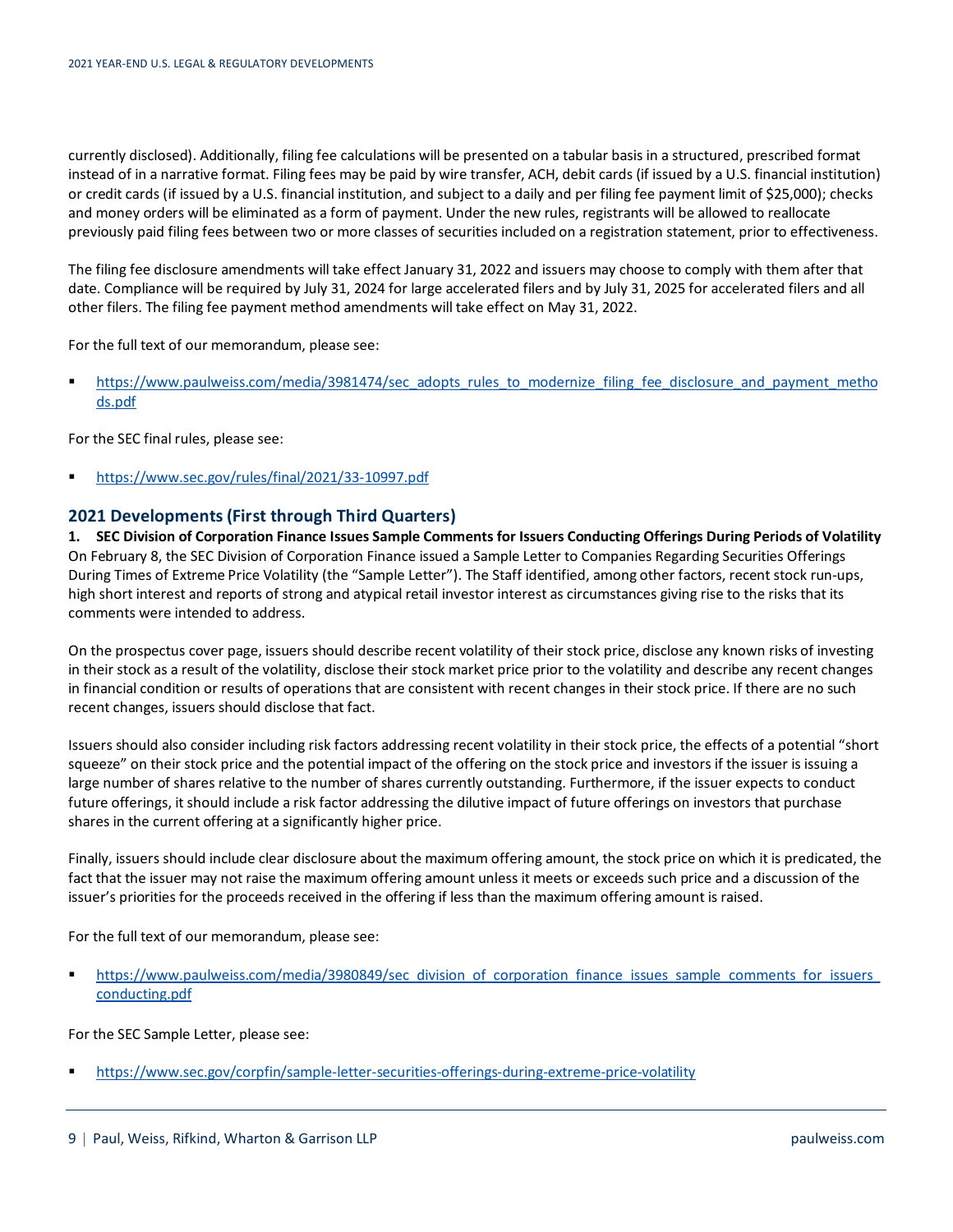<span id="page-9-0"></span>**2. The Impact of the Recent SEC Staff Statement on Accounting and Reporting Considerations for Warrants Issued by SPACs** On April 12, 2021, the Acting Director of the Division of Corporation Finance of the SEC and the Acting SEC Chief Accountant published their Staff Statement on Accounting and Reporting Considerations for Warrants Issued by SPACs (the "Staff Statement").

The Staff Statement states that if the warrants provide that the settlement amount may change based on the characteristics of its holder, the warrants should be classified as liabilities measured at fair value rather than being indexed to the entity's stock. The Staff Statement also indicates that if the warrants provide for net cash settlement upon the occurrence of an event outside of the entity's control, and if not all holders of the underlying equity securities would receive cash in such circumstances, then the warrant should be classified as a liability.

For the full text of our memorandum, please see:

[https://www.paulweiss.com/media/3981076/the\\_impact\\_of\\_the\\_recent\\_sec\\_staff\\_statement\\_on\\_accounting\\_and\\_reporti](https://www.paulweiss.com/media/3981076/the_impact_of_the_recent_sec_staff_statement_on_accounting_and_reporting_considerations_for_warrants_issued_by_spacs.pdf) [ng\\_considerations\\_for\\_warrants\\_issued\\_by\\_spacs.pdf](https://www.paulweiss.com/media/3981076/the_impact_of_the_recent_sec_staff_statement_on_accounting_and_reporting_considerations_for_warrants_issued_by_spacs.pdf)

For the SEC Staff Statement, please see:

<https://www.sec.gov/news/public-statement/accounting-reporting-warrants-issued-spacs>

## <span id="page-9-1"></span>**3. SEC Approves Amendments to NYSE Shareholder Approval Requirements**

On April 2, 2021, the SEC approved the New York Stock Exchange's (the "NYSE") proposed amendments to its shareholder approval requirements applicable to issuances to directors, officers and substantial security holders ("Related Parties"), and to private placements in excess of 20% of a listed company's common stock by number of shares or by voting power. The NYSE rules are now largely consistent with the equivalent Nasdaq Marketplace Rules. The amended shareholder approval requirements provide companies with significantly greater flexibility to raise capital.

## **Issuances to Related Parties**

The NYSE no longer requires shareholder approval for issuances to Related Parties in excess of 1% of a company's common stock if that issuance is made for cash at a price no less than the "Minimum Price" threshold[.1](#page-9-2) Additionally, shareholder approval is no longer required for issuances to the subsidiaries, affiliates or other closely related persons of Related Parties. Shareholder approval is required in the case of issuances used to fund an acquisition where the Related Party has a 5% or greater, or a group of Related Parties collectively have a 10% or greater, direct or indirect interest in the company or assets to be acquired or the consideration to be paid.

## **Issuances in Excess of 20%**

The NYSE no longer requires shareholder approval for private placements of more than 20% of a company's common stock (by number of shares or by voting power) so long as the issuance is made for cash and at a price no less than the Minimum Price, regardless of the number of investors participating in the offering. If the securities are to be issued in connection with the acquisition of the stock or assets of another company, and such securities together with other securities issued (or planned to be issued) in connection with the acquisition would equal or exceed 20% of the company's common stock (by number of shares or by voting power), then shareholder approval would be required.

<span id="page-9-2"></span><sup>&</sup>lt;sup>1</sup> "Minimum Price" means a price that is the lower of: (i) the Official Closing Price immediately preceding the signing of the binding agreement or (ii) the average Official Closing Price for the five trading days immediately preceding the signing of the binding agreement. The "Official Closing Price" of the issuer's common stock means the official closing price on the NYSE as reported to the Consolidated Tape immediately preceding the signing of a binding agreement to issue the securities.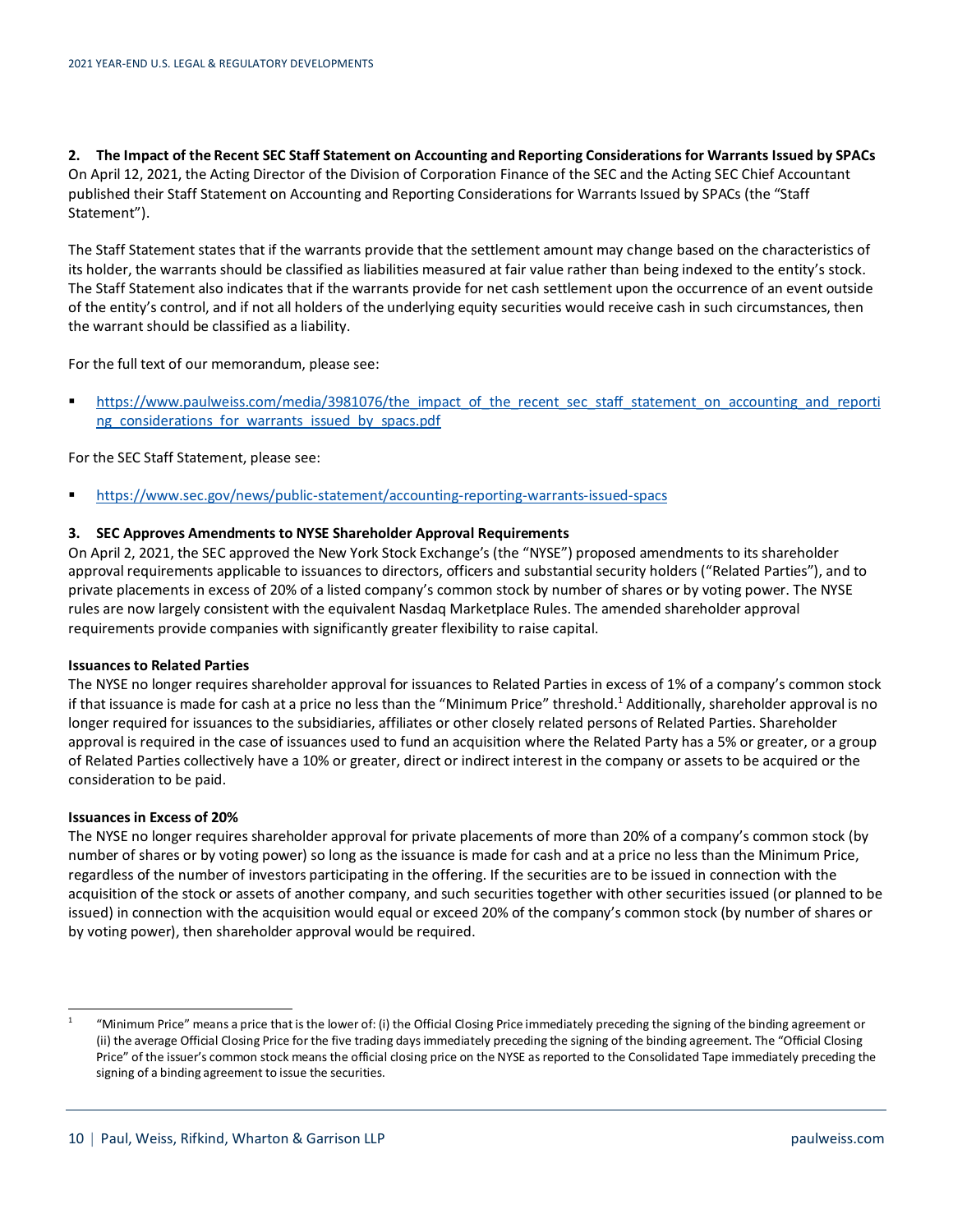#### **Remaining Shareholder Approval Requirements**

Issuances to Related Parties and issuances in excess of 20% remain subject to shareholder approval if required under any other applicable listing rule, including the equity compensation requirements of Section 303A.08 and the change of control requirements of Section 312.03(d). Related Party transactions, including issuances in excess of 20% which involves a Related Party, are subject to NYSE's Related Party transaction review requirements of Section 314.00 which requires the issuance to be pre-approved by the audit committee or another body of independent directors as consistent with the interests of the company and its shareholders.

On August 19, 2021, the NYSE re-amended Rule 314.00, which now states that related party transactions below \$120,000 are exempt from these approval requirements. This latest amendment adopts Item 404's definition of related party transactions wholesale, and aligns with Nasdaq's definition of related party transactions. The rule change took effect immediately upon filing with the SEC.

For the full text of our memorandum discussing the SEC's approval of the NYSE amendments, please see:

[https://www.paulweiss.com/media/3980981/sec\\_approves\\_amendments\\_to\\_nyse\\_shareholder\\_approval\\_requirements.p](https://www.paulweiss.com/media/3980981/sec_approves_amendments_to_nyse_shareholder_approval_requirements.pdf) [df](https://www.paulweiss.com/media/3980981/sec_approves_amendments_to_nyse_shareholder_approval_requirements.pdf)

For our January 12, 2021 memorandum discussing the original proposed requirements, please see:

**[https://www.paulweiss.com/media/3980756/update\\_on\\_nyse\\_shareholder\\_approval\\_requirements\\_waiver\\_extension\\_an](https://www.paulweiss.com/media/3980756/update_on_nyse_shareholder_approval_requirements_waiver_extension_and_proposed_amendments.pdf)** [d\\_proposed\\_amendments.pdf](https://www.paulweiss.com/media/3980756/update_on_nyse_shareholder_approval_requirements_waiver_extension_and_proposed_amendments.pdf)

For the full text of our memorandum discussing the NYSE's re-amendment of the related party transaction threshold requirement, please see:

[https://www.paulweiss.com/media/3981380/nyse\\_amends\\_related\\_party\\_transaction\\_threshold\\_requirement.pdf](https://www.paulweiss.com/media/3981380/nyse_amends_related_party_transaction_threshold_requirement.pdf)

For the SEC order granting approval to the NYSE's amendments to its shareholder approval requirements, please see:

<https://www.sec.gov/rules/sro/nyse/2021/34-91471.pdf>

For Amendment No. 1 to the Original Proposal, please see:

<https://www.nyse.com/publicdocs/nyse/markets/nyse/rule-filings/filings/2021/SR-NYSE-2020-85,%20Am.%201.pdf>

For the Original Proposal, please see:

<https://www.sec.gov/rules/sro/nyse/2020/34-90803.pdf>

For a copy of the Rule 314.00 rule change filing, please see:

<https://www.nyse.com/publicdocs/nyse/markets/nyse/rule-filings/filings/2021/SR-NYSE-2021-43,%20Re-file%20Pdf.pdf>

## <span id="page-10-0"></span>**4. SEC Approves Nasdaq Rule Change Permitting Primary Direct Floor Listings**

On May 19, 2021, the SEC approved Nasdaq's proposed rule change to permit primary direct floor listings. This will permit companies to undertake an initial primary public offering and concurrent Nasdaq listing without the use of underwriters to market the shares (a "Direct Listing with a Capital Raise"). Prior to the rule change, direct listings were available only for secondary offerings by existing shareholders. The rule change allows for primary direct listings to occur alone or together with a secondary direct listing. Primary direct floor listings have been permitted on the NYSE since December 2020.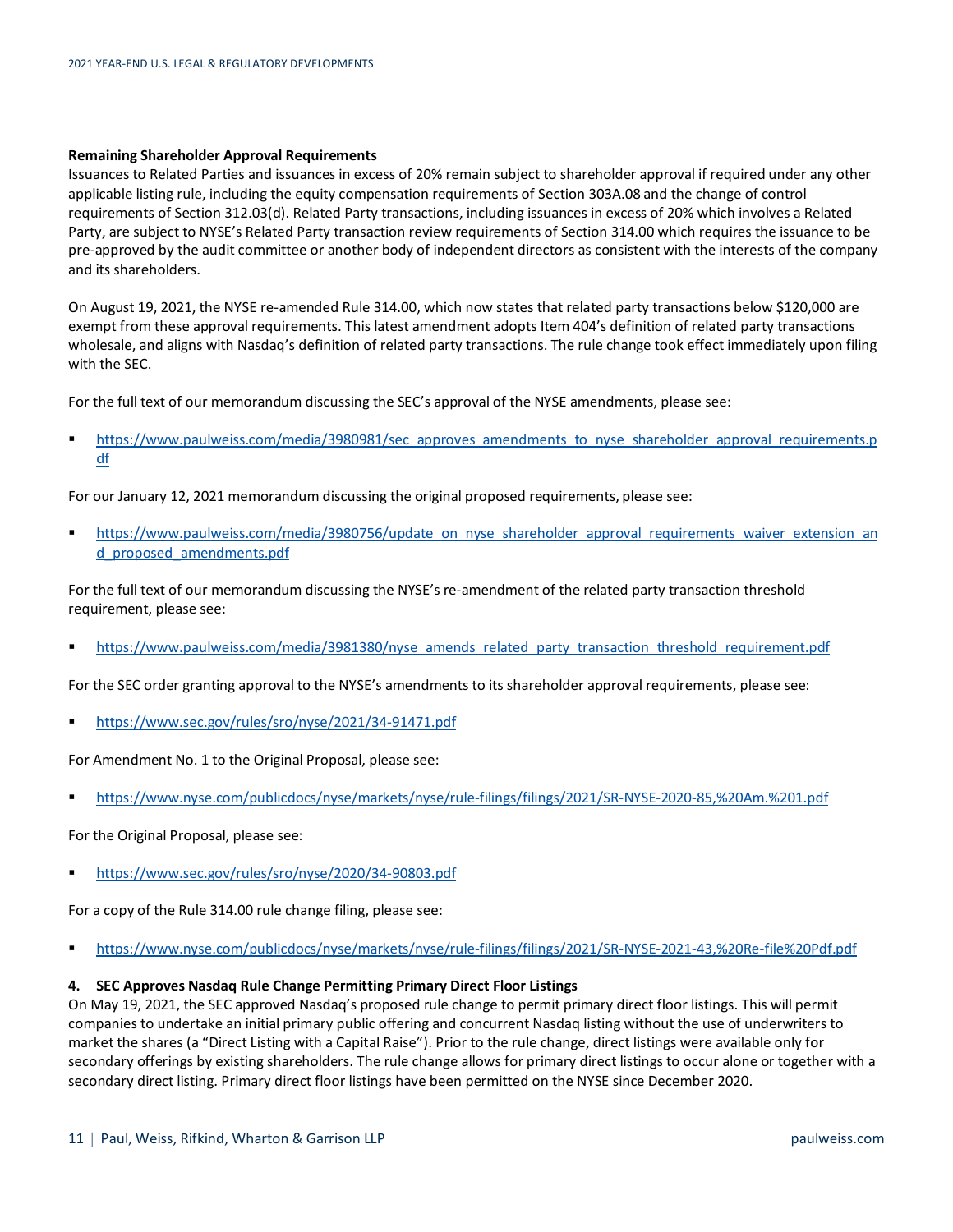## **Listing Requirements**

Companies undertaking a Direct Listing with a Capital Raise will be deemed to meet the applicable Market Value of Unrestricted Publicly Held Shares requirement (as defined in the proposed rule change) if the aggregate market value of unrestricted publicly held shares immediately prior to listing, together with the market value of shares the company sells in the opening auction, totals at least \$110 million (or \$100 million, if the company has stockholders' equity of at least \$110 million), with such market value calculated using a price per share equal to the price that is equal to the lowest price of the range disclosed by the issuer in its effective registration statement.

The company listing via a Direct Listing with a Capital Raise will be required to comply with all other initial listing requirements, namely, having the applicable minimum number of shareholders per Nasdaq Listing Rule 5315(f)(1), at least 1,250,000 unrestricted publicly held shares outstanding at the time of initial listing, and a price per share of at least \$4.00 at the time of initial listing.

For the full text of our memorandum, please see:

[https://www.paulweiss.com/media/3981117/sec\\_approves\\_nasdaq\\_rule\\_change\\_permitting\\_primary\\_direct\\_floor\\_listings.](https://www.paulweiss.com/media/3981117/sec_approves_nasdaq_rule_change_permitting_primary_direct_floor_listings.pdf) [pdf](https://www.paulweiss.com/media/3981117/sec_approves_nasdaq_rule_change_permitting_primary_direct_floor_listings.pdf)

For our September 18, 2020 memorandum discussing Nasdaq's original proposal, please see:

[https://www.paulweiss.com/media/3980479/sec\\_publishes\\_nasdaqs\\_proposal\\_for\\_direct\\_listings\\_with\\_a\\_capital\\_raise.pd](https://www.paulweiss.com/media/3980479/sec_publishes_nasdaqs_proposal_for_direct_listings_with_a_capital_raise.pdf) [f](https://www.paulweiss.com/media/3980479/sec_publishes_nasdaqs_proposal_for_direct_listings_with_a_capital_raise.pdf)

For Amendment No. 2 to the Original Proposal, which completely superseded and replaced Nasdaq's original proposal, please see:

[https://listingcenter.nasdaq.com/assets/rulebook/nasdaq/filings/SR-NASDAQ-2020-057\\_Amendment\\_2.pdf](https://listingcenter.nasdaq.com/assets/rulebook/nasdaq/filings/SR-NASDAQ-2020-057_Amendment_2.pdf)

For the Original Proposal as amended by Amendment No. 1, please see:

<https://listingcenter.nasdaq.com/assets/rulebook/nasdaq/filings/SR-NASDAQ-2020-057.pdf>

## <span id="page-11-0"></span>**5. SEC Approves Nasdaq Board Diversity Requirements**

On Friday, August 6, 2021, the SEC approved Nasdaq's board diversity requirements. As a result, each Nasdaq-listed company will be required to disclose the self-identified diversity characteristics of its board members beginning on the later of August 8, 2022 or the date of the company's proxy/information statement for its 2022 annual meeting. By 2023, listed companies will be required to have at least one director who self-identifies as diverse or to explain why the company does not meet this requirement. By 2025, each company listed on the Nasdaq Global Select or Global Markets will be required to have at least two directors who self-identify as diverse, including at least one director who self-identifies as female and at least one director who self-identifies as an underrepresented minority, or to explain why the company does not meet such requirements.

These listing requirements also apply to smaller-reporting companies and non-U.S. issuers (including foreign private issuers). Companies with small boards (five or fewer directors) will be able to meet the board diversity requirements by having one director who self-identifies as diverse. Foreign issuers may use a different disclosure matrix, provide and use an alternate definition of "underrepresented minority" based on the relevant national, racial, ethnic, indigenous, cultural, religious or linguistic identities in the jurisdiction of their principal executive offices, and satisfy the board diversity requirement by having two directors who self-identify as female. If foreign issuers elect to follow alternative diversity requirements in accordance with home country practices, or are located in jurisdictions that restrict the collection of personal data, they may satisfy the listing requirements by explaining their reasons for doing so.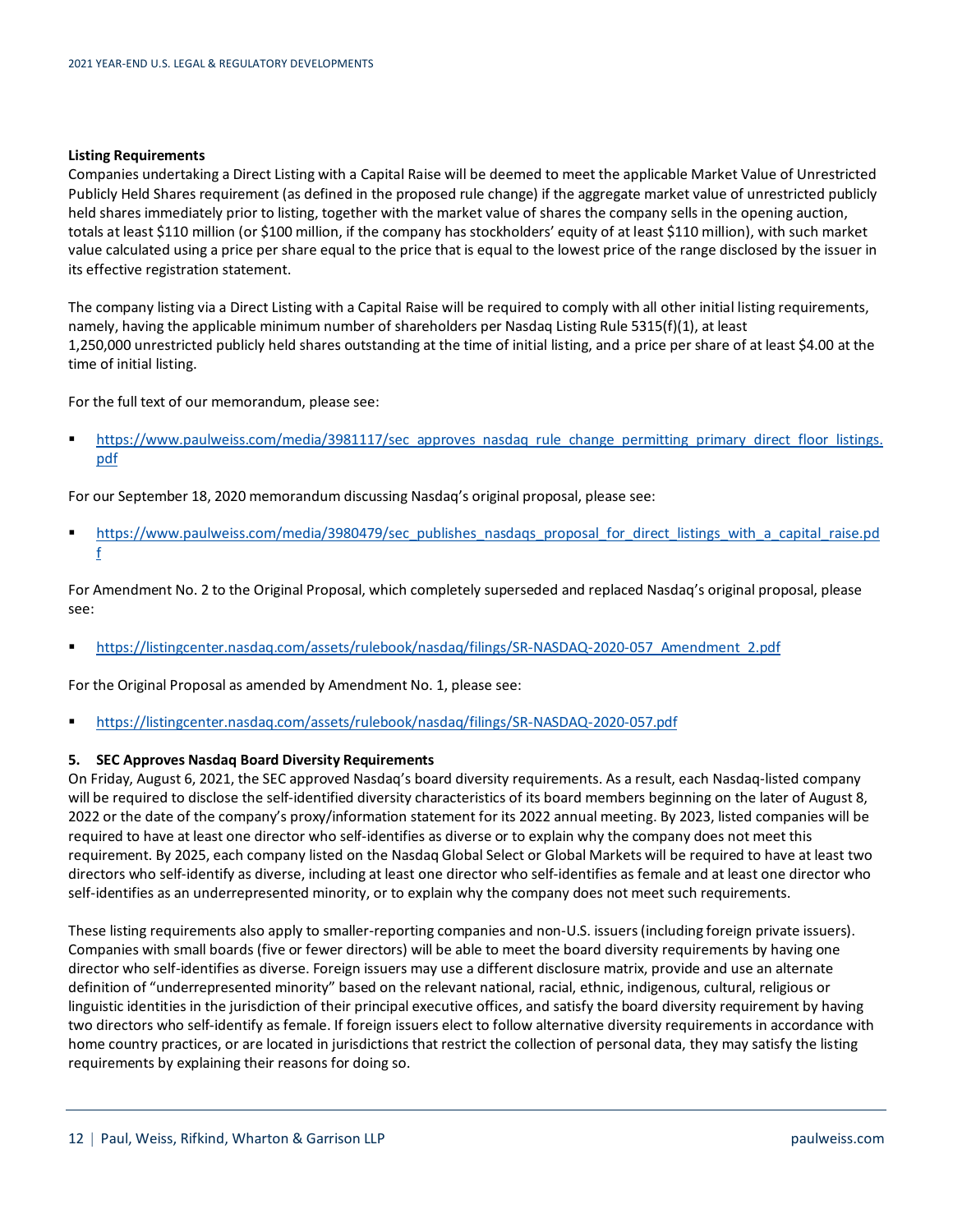If a company fails to provide the required diversity disclosures, Nasdaq will notify the company of its noncompliance. Companies will have 45 calendar days to submit a plan to Nasdaq, and 180 calendar days to regain compliance. If a company then fails to regain compliance, Nasdaq will issue a Staff Delisting Determination. The diversity requirements include a grace period for board vacancies.

For the full text of our memorandum, please see:

[https://www.paulweiss.com/media/3981309/sec\\_approves\\_nasdaq\\_board\\_diversity\\_requirements.pdf](https://www.paulweiss.com/media/3981309/sec_approves_nasdaq_board_diversity_requirements.pdf)

For the Nasdaq proposal adopted by the SEC, please see:

[https://listingcenter.nasdaq.com/assets/RuleBook/Nasdaq/filings/SR-NASDAQ-2020-081\\_Amendment\\_1.pdf](https://listingcenter.nasdaq.com/assets/RuleBook/Nasdaq/filings/SR-NASDAQ-2020-081_Amendment_1.pdf)

For Nasdaq's guidance on the implementation of these rules, please see:

<https://listingcenter.nasdaq.com/assets/Board%20Diversity%20Disclosure%20Five%20Things.pdf>

## <span id="page-12-0"></span>**6. SEC Initiates First Enforcement Proceeding of the SPAC Boom against SPAC, Sponsor, Merger Target and CEOs** On July 13, 2021, the SEC charged SPAC, its sponsor, its proposed merger target and both the SPAC's and target's CEOs with making false and misleading statements about the target company's technology and ability to obtain essential licenses. The charges represent the SEC's first enforcement action against a SPAC since the "SPAC boom" took off late last year.

Stable Road Acquisition Corp., a SPAC, completed its initial public offering in November 2019. The SPAC's CEO was also a managing member of the SPAC's sponsor. On October 7, 2020, the SPAC announced a merger with Momentus, Inc. ("Momentus"), an early-stage space transportation company. On the same day, the SPAC raised \$175 million of capital by entering into subscription agreements with private investment in public equity ("PIPE") investors in exchange for shares in the merged company after the business combination was approved.

Before the proposed business combination closed, the SEC charged Momentus and its CEO with scienter-based fraud under Section 17(a) of the Securities Act of 1933 (the "Securities Act") and Section 10(b) of the Exchange Act and Rule 10b-5 thereunder. The SEC alleged that Momentus falsely claimed that its propulsion technology had been successfully tested in space, and that Momentus misled investors by downplaying known national security concerns about its CEO.

The SEC also charged the SPAC, its sponsor, and its CEO with violations under Section 17(a)(2) and (3) of the Securities Act and Sections 13(a) and 14(a) of the Exchange Act, alleging principally that the SPAC issued misleading disclosures because it "did not perform reasonable due diligence" on the target. The SPAC retained a space technology consulting firm to investigate the target only one month before the merger announcement, and did not instruct the firm to investigate the target's space tests. Accordingly, the SEC alleged that the SPAC's investor presentations and public filings contained materially misleading statements. The SEC further alleged that the SPAC CEO's actions were attributable to the SPAC's sponsor because he served as the sponsor's managing member and his actions were taken on behalf of and for the benefit of the sponsor.

The parties, except Momentus' CEO, settled on a "no admit, no deny" basis, with the SPAC, its CEO and Momentus agreeing to pay civil penalties. The SPAC and Momentus also agreed to offer every PIPE investor the right to terminate its subscription agreement, and the SPAC's sponsor agreed to forgo 250,000 founder shares to which it would otherwise have been entitled upon the business combination. Momentus also agreed to retain an independent consultant to review its ethics and compliance programs. Litigation is currently proceeding for Momentus' CEO.

For the full text of our memorandum, please see: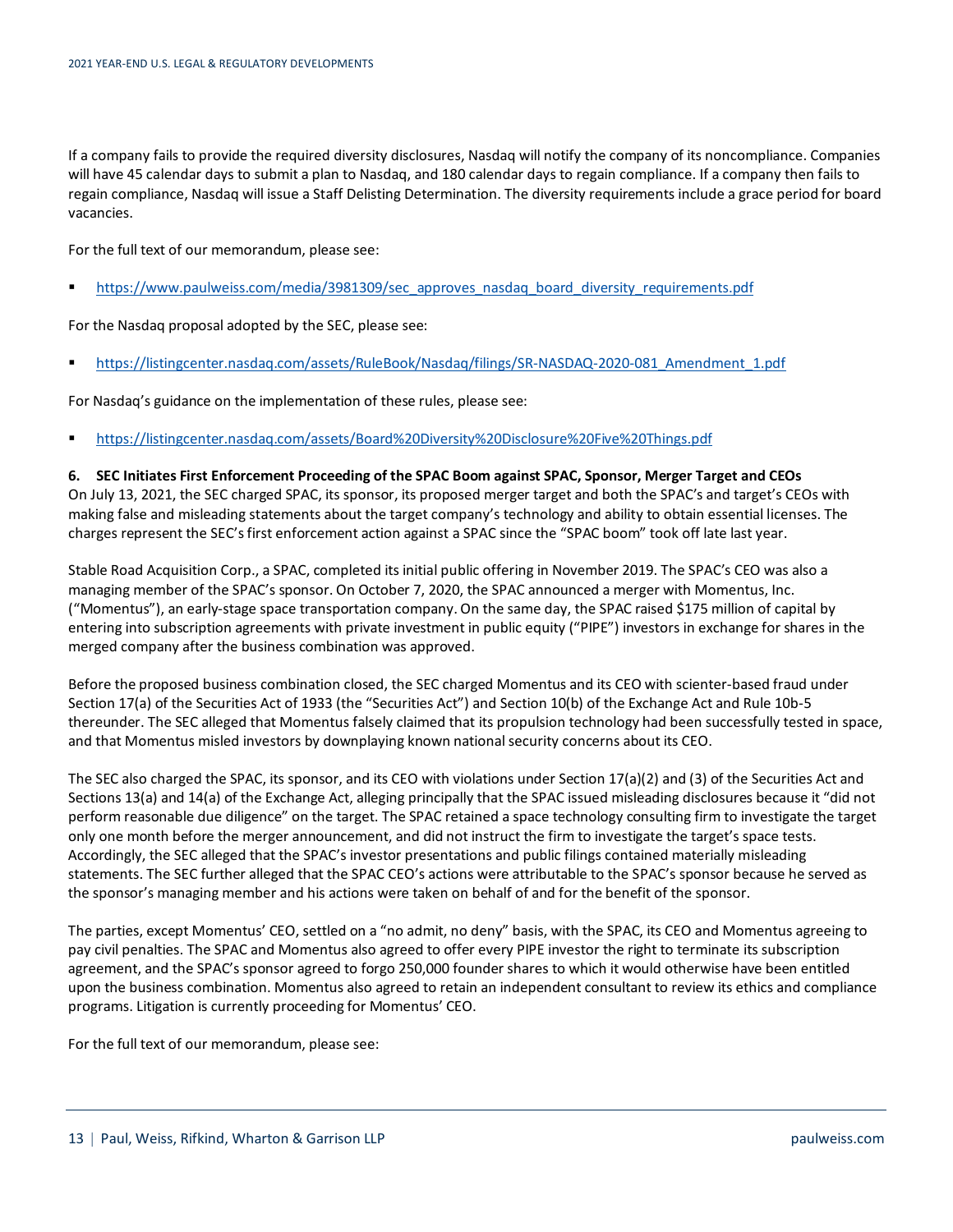■ [https://www.paulweiss.com/media/3981274/sec\\_initiates\\_first\\_enforcement\\_proceeding\\_of\\_the\\_spac\\_boom\\_against\\_spa](https://www.paulweiss.com/media/3981274/sec_initiates_first_enforcement_proceeding_of_the_spac_boom_against_spac_sponsor_merger_target_and_ceos.pdf) [c\\_sponsor\\_merger\\_target\\_and\\_ceos.pdf](https://www.paulweiss.com/media/3981274/sec_initiates_first_enforcement_proceeding_of_the_spac_boom_against_spac_sponsor_merger_target_and_ceos.pdf)

For a copy of the SEC's order against Stable Road Acquisition Corp, its sponsor, its CEO and Momentus, please see:

<https://www.sec.gov/litigation/admin/2021/33-10955.pdf>

For a copy of the SEC's complaint against Momentus' CEO in the United States District Court for the District of Columbia, please see:

<https://www.sec.gov/litigation/complaints/2021/comp-pr2021-124.pdf>

## <span id="page-13-0"></span>**7. SEC Division of Corporation Finance Publishes Sample Climate Disclosure Comments**

On September 24, 2021, the Staff of the SEC Division of Corporation Finance issued a sample comment letter (the "Sample Comments") reflecting comments on climate disclosure that the Staff may issue when reviewing companies' public filings. The Sample Comments refer to the SEC's 2010 guidance on climate disclosures and request additional disclosure, where material, in the risk factors and MD&A sections. In addition, the Sample Comments indicate that the SEC will be reviewing the disclosures provided by companies in their social responsibility/sustainability reports and comparing those to the SEC filing disclosures. Companies that previously limited substantive climate-related disclosure to social responsibility/sustainability reports should now consider the guidance of these SEC comments when preparing their public filings.

The Sample Comments include the disclosure of certain risk factors, such as any material litigation risks related to climate change and an explanation of its potential impact on the company, as well as the disclosure of material effects of transition risks related to climate change that may affect the company's business, financial condition and results of operations.

Within MD&A sections, the Sample Comments include requests to identify material pending or existing climate change-related legislation, regulations and international accords, and describe any material effect on the business, financial condition and results of operations of the company. In addition, the Sample Comments include requests to identify and quantify material past and/or future capital expenditures for climate-related projects and to discuss the indirect consequences of climate-related regulations and business trends and the physical effects of climate change on operations and results.

The issuance of these comments reflects the SEC's increased scrutiny of climate disclosures and follows various initiatives announced earlier in 2021 by then Acting Chair Allison Herren Lee. Chair Gary Gensler has called on the SEC to develop mandatory climate disclosure requirements to provide investors with "consistent, comparable and decision-useful" disclosure.

For the full text of our memorandum, please see:

[https://www.paulweiss.com/media/3981422/sec\\_division\\_of\\_corporation\\_finance\\_publishes\\_sample\\_climate\\_disclosure\\_c](https://www.paulweiss.com/media/3981422/sec_division_of_corporation_finance_publishes_sample_climate_disclosure_comments.pdf) [omments.pdf](https://www.paulweiss.com/media/3981422/sec_division_of_corporation_finance_publishes_sample_climate_disclosure_comments.pdf)

For the SEC's Sample Comments, please see:

[https://www.sec.gov/corpfin/sample-letter-climate-change-disclosures?utm\\_medium=email&utm\\_source=govdelivery](https://www.sec.gov/corpfin/sample-letter-climate-change-disclosures?utm_medium=email&utm_source=govdelivery)

For the SEC's 2010 guidance on climate disclosure, please see:

<https://www.sec.gov/rules/interp/2010/33-9106.pdf>

\* \* \*